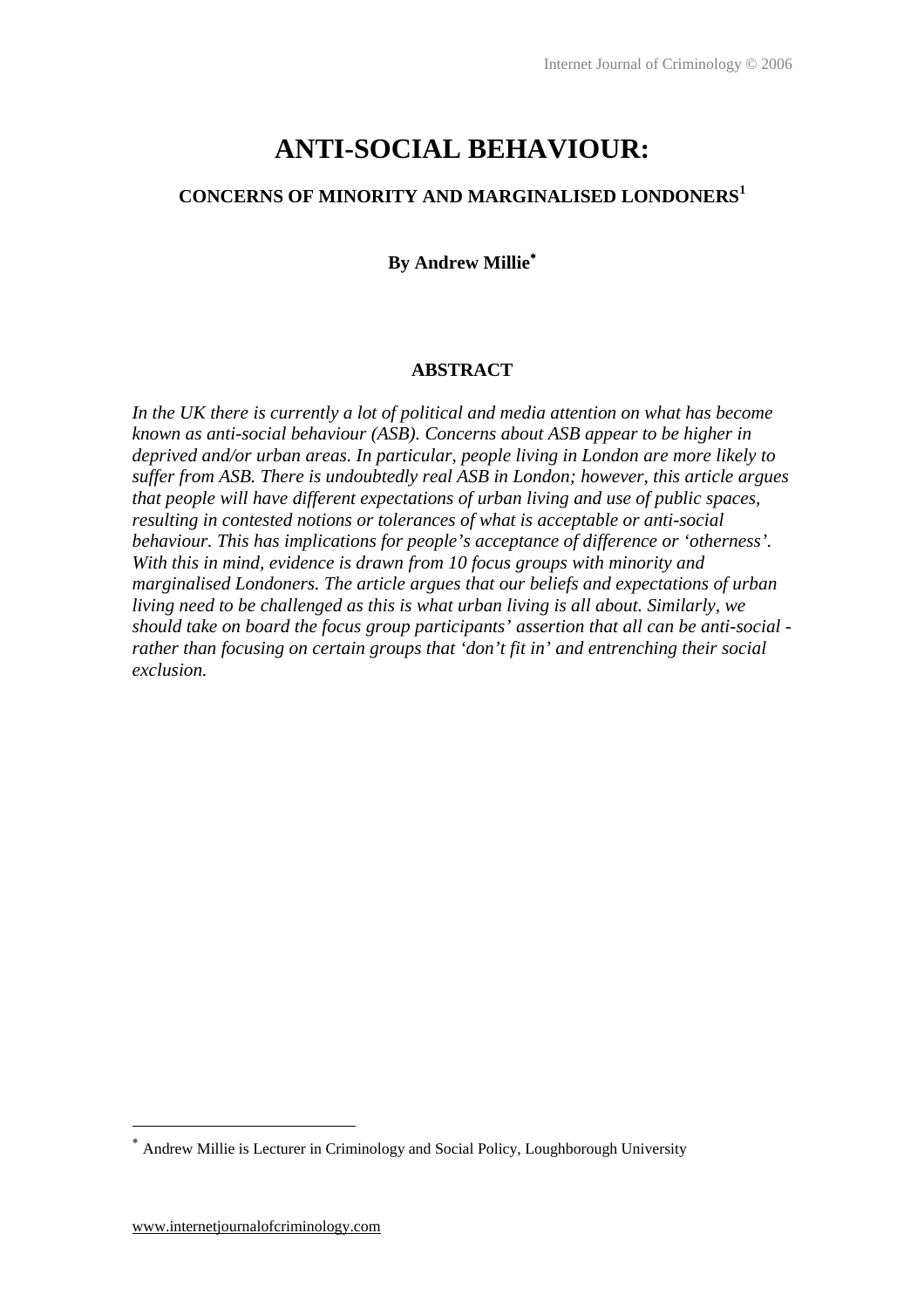## **Introduction**

Anti-social behaviour (henceforth ASB) currently has a lot of political capital in the UK and is the focus of the government's 'Together' campaign (Home Office, 2003) and 'Respect' agenda (Respect Task Force, 2006). Additionally, from 2005 all local Crime and Disorder Reduction Partnerships (CDRPs) were expected to have strategies to deal specifically with ASB. The focus for this article is people's perceptions and experiences of ASB. The article explores the views and experiences of minority and marginalised groups in London, drawing from a recent study conducted to inform a pan-London ASB strategy for 2005-2008 (Millie *et al*., 2005a; GLA, 2004; 2005).

Before exploring people's views and experiences it is important first to consider what ASB actually means. In legislative terms, ASB is deemed to be behaviour that causes 'harassment, alarm or distress to one of more persons not of the same household' (Criminal Justice Act, 1998). Although this excludes domestic incidents, it is a vague definition that can include almost all other unwanted activity. The uncertainty over the precise meaning of ASB has been discussed elsewhere (e.g. Whitehead *et al*., 2003; Harradine *et al*., 2004; Millie *et al*., 2005a; 2005b; Macdonald, 2006) and will not be repeated here in detail. However, in terms of theoretical heritage, understandings of ASB can be seen as informed by notions of 'conduct norms' (e.g. Sellin, 1938) and 'incivility' (e.g. Taylor, 1999). The defining feature that makes behaviour anti-social is its cumulative impact on individuals or groups (Millie *et al*., 2005a); thus, behaviour that is annoying or offensive may become anti-social if this is repeated, especially if specifically targeted. In simple terms, ASB can be regarded as straddling both 'subcriminal' and minor criminal behaviour - but excluding serious criminal activity. This is despite many ASB-targeted sanctions, especially Anti-Social Behaviour Orders  $(ASBOs)<sup>2</sup>$ , also being used against very serious criminal behaviour indeed. For instance, following the Police Reform Act 2002, ASBOs can be applied post-criminal conviction. These have become known as criminal-ASBOs or CrASBOs, and blur the boundary between anti-social and criminal behaviour (see e.g. Macdonald, 2006). For our work on the London ASB strategy serious criminal behaviour was excluded, with ASB divided into three main forms: firstly 'interpersonal or malicious ASB' directed at individuals, groups or organizations; secondly 'environmental ASB', such as noise nuisance, graffiti or fly-tipping; and thirdly, 'ASB restricting access to public spaces', including intimidating behaviour by groups on the street, street drinking and open drug use (Millie *et al*., 2005a).

According to the 2003/04 British Crime Survey (Wood, 2004) 61 per cent of the population in England and Wales claim *not* to suffer any bad effects from ASB. It seems ASB is not the huge problem affecting all communities that we are led to believe. However, concern about ASB appears to be higher in the capital then elsewhere. For instance, in a recent national survey of attitudes towards ASB (Millie *et al*., 2005b) conducted in England, Wales and Scotland - living in the London Government Office region was a predictor of 'rowdy teenagers on the street' or 'vandalism/graffiti' having a fairly or very big effect on quality of life. Similarly, in the 2003/04 British Crime Survey 25 per cent of London respondents perceived levels of 'disorder' to be high where they lived, compared to 17 per cent across England and Wales as a whole. Recent evidence suggests that concerns about ASB are spatially concentrated in deprived and/or urban areas and in town and city centre districts (Millie *et al*., 2005b; Millie, in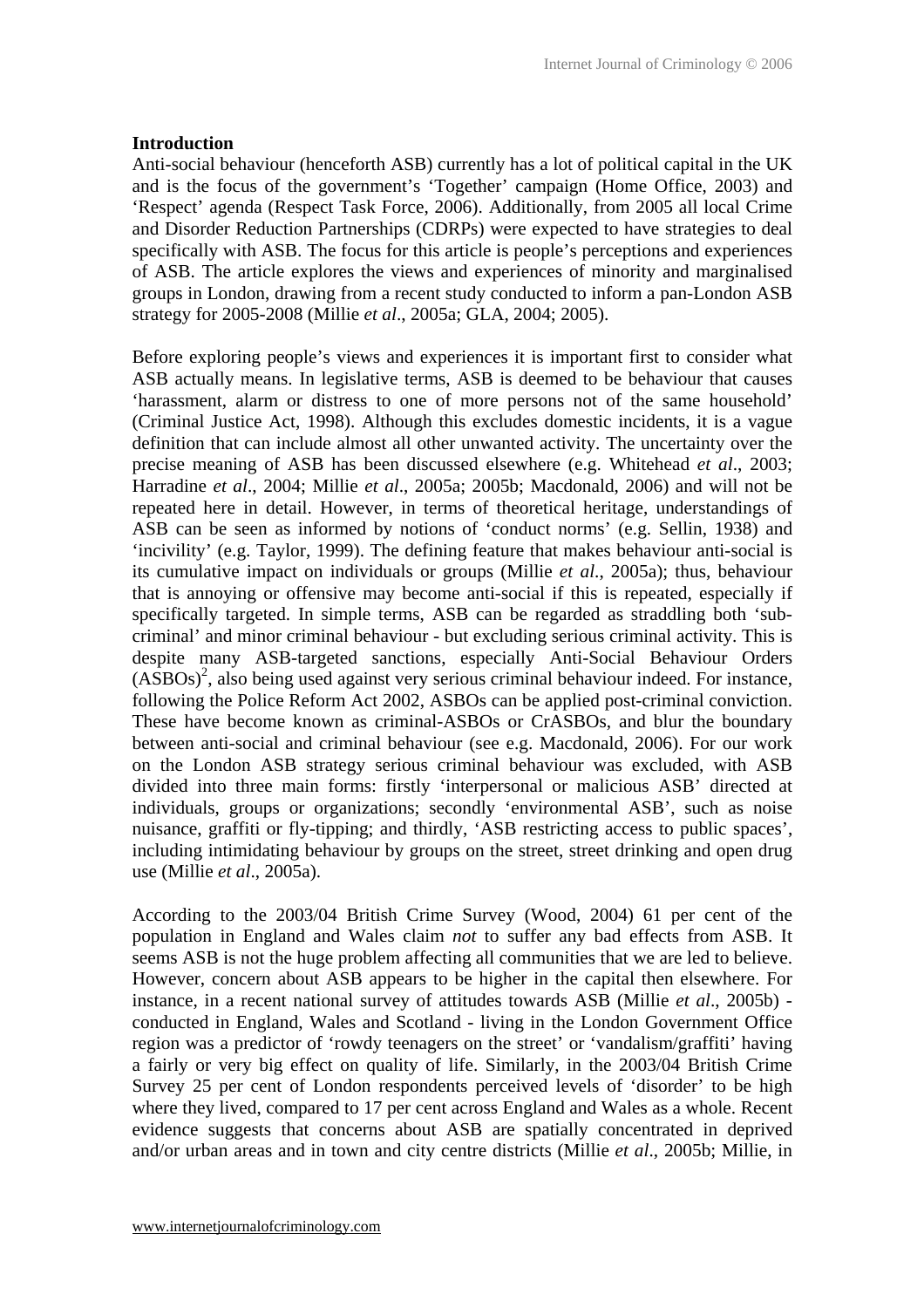press 2007a). And within the capital there seems to be a distinct inner-outer London split, with 32 per cent of inner-city Londoners perceiving disorder to be high, compared to 22 per cent of those living in outer-London (see Millie *et al*., 2005a: 11). Moreover, while most Londoners appear to be content with where they live<sup>3</sup>, evidence from the 2002 London Household Survey (Millie *et al*., 2005a: 16) suggests that residents that regard ASB as a serious problem are less likely to be satisfied with where they live.

Of course, these patterns will in part reflect the higher crime rates in London (and especially within certain parts of London). According to figures for 2005/06 (McCreith *et al*., 2006), London has the highest rate of recorded crime of all regions of England and Wales at 134 per 1,000 population, compared to 103 per 1,000 for all regions. However, people's concern about ASB is not just a reflection of higher crime; it will also be influenced by other factors, including the size and diversity of London's population, the high levels of deprivation in neighbourhoods adjoining areas of great wealth, and the large number of visitors to the city. While there is undoubtedly real ASB occurring every day in London, all these factors create a situation where people with different expectations of urban living use the same public spaces, resulting in contested notions or tolerances of what is acceptable or anti-social behaviour (Millie, forthcoming). This has obvious implications for people's acceptance of difference or 'otherness' (e.g. Crawford, 1999; Cook, 2006); as Nick Cohen has commented in *The Observer* newspaper (2005):

… contrary to what the government imagined, antisocial behaviour orders aren't only catching the usual suspects. A curtain-twitching, vindictive nation is demanding that they should be used against all who don't fit in.

This view could be over-stepping it, but maybe not by much. With this in mind this article considers the views and experiences of minority and marginalised Londoners, including groups often regarded as 'different'. A team from the Institute for Criminal Policy Research at King's College London was commissioned by a range of London agencies to work on the London ASB Strategy (GLA, 2005). In order to provide context to this strategy original research was commissioned by the Government Office for London, Greater London Assembly and the Housing Corporation (Millie *et al*., 2005a). As part of this a series of focus groups was organised with people whose views and experiences are not easily identified in standard household surveys. It was thought that these may be groups that suffer most from ASB, either because of where they live, or because they are particularly targeted (they also may be accused of behaving antisocially). Such groups have stereotypically been labelled as 'hard to reach' (e.g. Jones and Newburn, 2001; Garland *et al*., 2006), and there is always a danger of rounding up the usual suspects of perceived 'vulnerability' (Millie in press, 2007b). However, the range of locations and variety of groups hopefully avoided - as much as was possible this pitfall.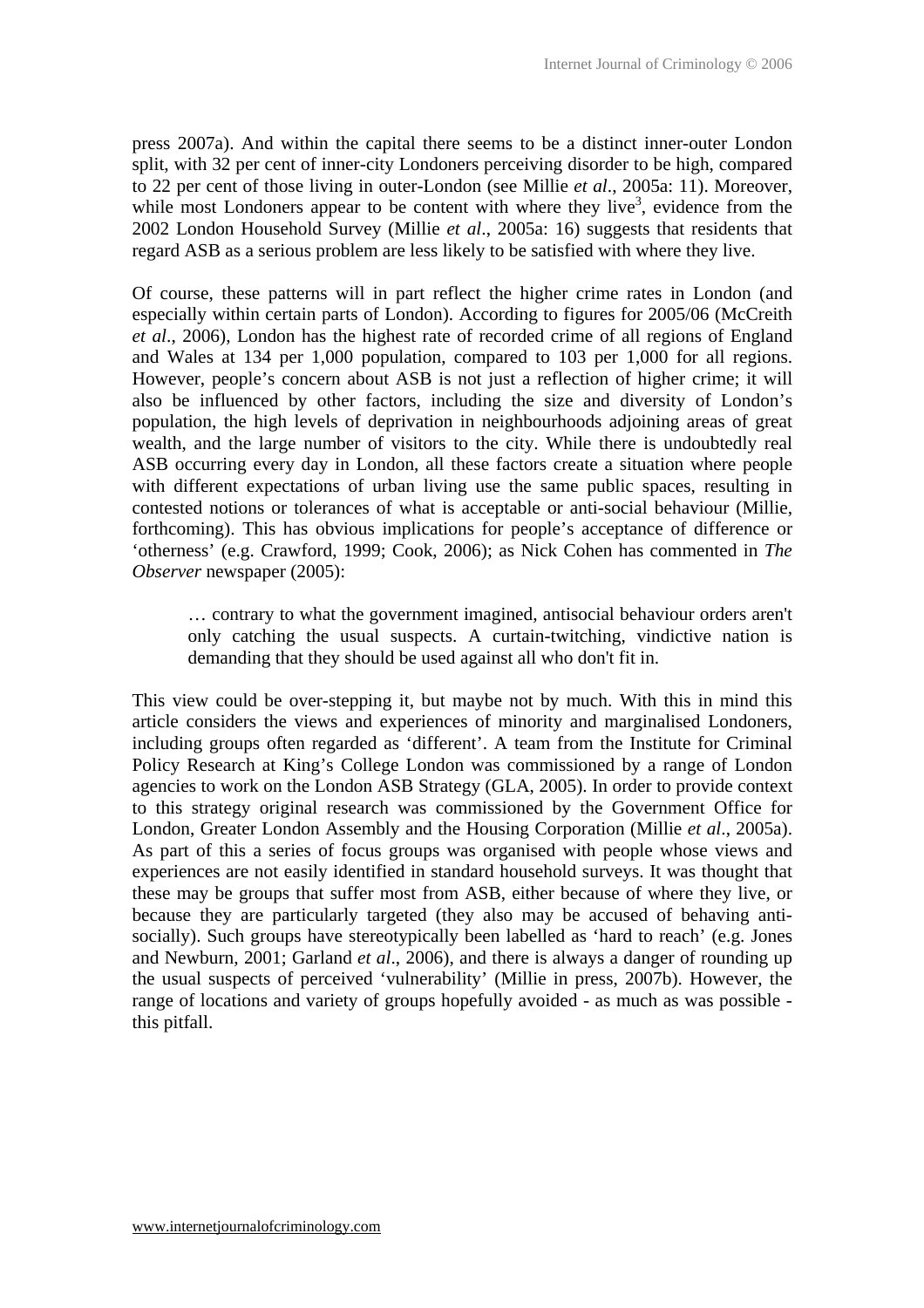## **Methodology**

The focus groups were held in a variety of localities across inner- and outer-London boroughs and each lasted approximately one hour. All groups were recorded and transcribed, and then analysed for key themes. Participants were recruited via informal and formal contacts. For instance, a focus group with gay and lesbian housing association tenants was recruited via a specialist housing association. A focus group with Kurdish men was recruited via a Kurdish community centre (a translator known to the group was used in this instance). A total of 90 people participated in the ten groups listed in Table 1.

| Participants                                                                                               | <b>Location</b>                  | <b>Number</b> |
|------------------------------------------------------------------------------------------------------------|----------------------------------|---------------|
| Group 1. Bangladeshi women                                                                                 | Inner London, North              | 11            |
| Group 2. Black African men                                                                                 | Outer London, South              | 9             |
| Group 3. Black women; housing association<br>tenants                                                       | Inner London, North              | 5             |
| Group 4. Gay and lesbian housing association<br>tenants                                                    | Various North London<br>boroughs | 5             |
| Group 5. Kurdish men                                                                                       | Various North London<br>boroughs | 9             |
| Group 6. Men and women with mental health<br>and substance misuse problems; housing<br>association tenants | Various north London<br>boroughs | 13            |
| Group 7. Men and women with physical<br>disabilities; housing association tenants                          | Outer London, East               | 12            |
| Group 8. Older men and women aged over 70 in<br>local authority sheltered housing                          | Outer London, West               | 7             |
| Group 9. Young men aged 16-18; unemployed<br>and out of education                                          | Inner London, North              | 9             |
| Group 10. Young women aged 16-18;<br>unemployed and out of education                                       | Inner London, North              | 10            |
| <b>Total</b>                                                                                               |                                  | 90            |

The sessions focused on a simple set of questions: What is ASB; who commits ASB; what causes ASB; and what should be done about it? As the study was qualitative in nature, the views expressed by the participants could not be said to be representative; however, the issues that emerged do illustrate some specific concerns of Londoners with respect to ASB.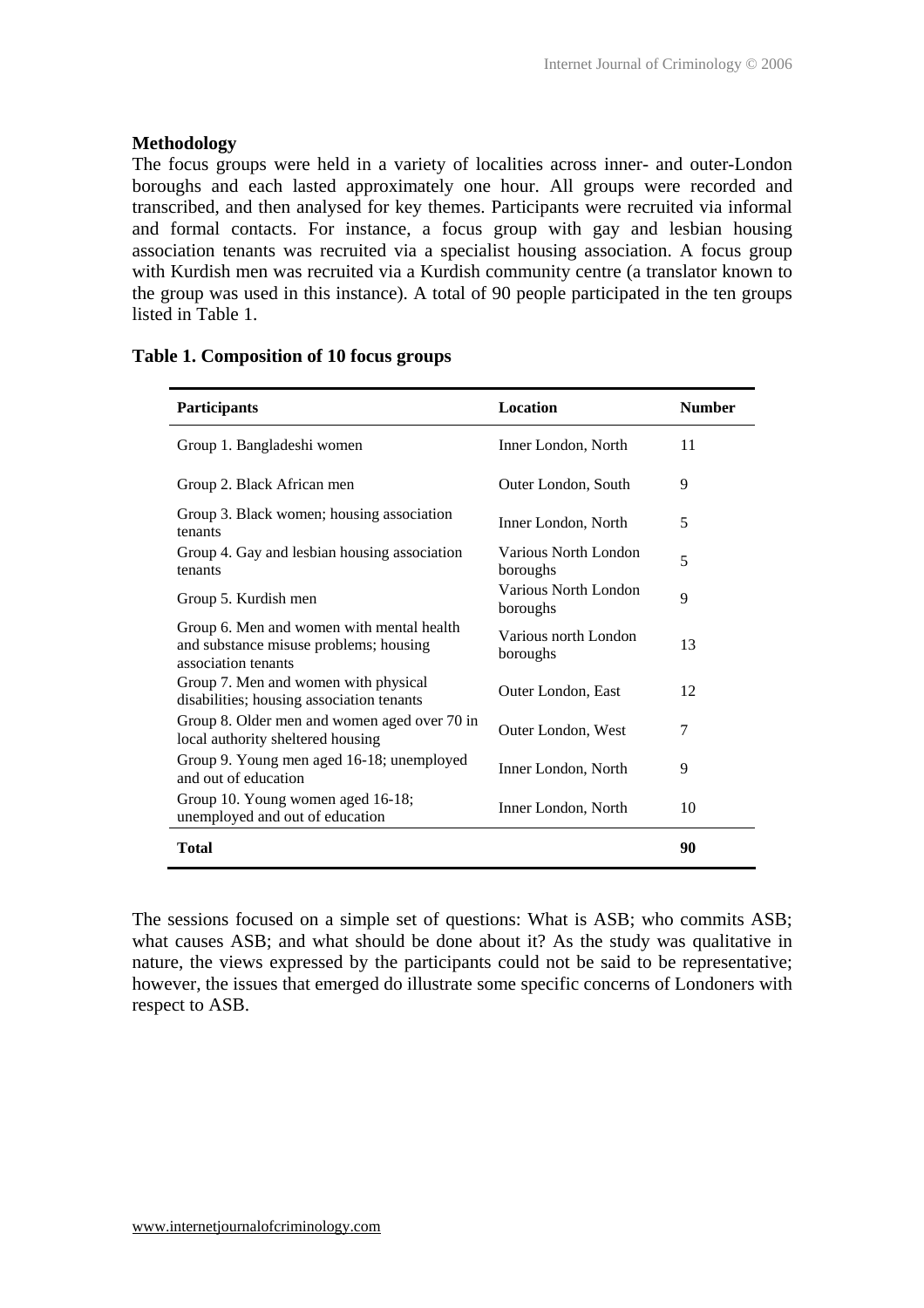#### **Views on behaviour that is anti-social**

As noted, legislation only gives a vague indication of what makes people's behaviour anti-social. Politicians and civil servants have been equally unable to pin down the defining features of ASB, as Tony Blair (2003) has stated:

ASB is for many the number one item of concern right on their doorstep - the graffiti, vandalism, dumped cars, drug dealers in the street, abuse from truanting school-age children.

Beyond the observation that ASB is *not* a major concern for most people (see above), Blair has included a wide range of criminal and non-criminal, or 'sub-criminal' behaviour within the remit of ASB. Unsurprisingly, the respondents in this study also cited a wide range of problems when asked what behaviours can be regarded as antisocial. Table 2 lists the main examples given, with the number of focus groups where each particular behaviour was mentioned. Behaviours are listed by the three categories outlined above, namely interpersonal/malicious ASB, environmental ASB and ASB restricting access to public spaces. While most behaviours fitted these three categories, the respondents also included some more minor irritations to daily life, such as rudeness, bad manners and swearing.

| Interpersonal<br>/malicious ASB                             | No.            | Environmental<br><b>ASB</b>              | No.            | ASB restricting<br>access to public<br>spaces     | No.            | ASB as rudeness<br>bad manners                | No. |
|-------------------------------------------------------------|----------------|------------------------------------------|----------------|---------------------------------------------------|----------------|-----------------------------------------------|-----|
| Racism/racist<br>behaviour                                  | $\overline{4}$ | Graffiti                                 | $\overline{4}$ | Gangs of kids<br>/young people<br>congregating    | $\overline{4}$ | Rudeness                                      | 2   |
| Neighbour<br>problems                                       | $\overline{2}$ | Litter                                   | 3              | Drug taking                                       | $\overline{4}$ | Rude bus drivers<br>/Rows with bus<br>drivers | 2   |
| Police use of<br>'stop and search'                          | 1              | Vandalism                                | 3              | Drinking<br>/Drinking in the<br>street            | 3              | <b>Bad manners</b><br>/ignorance              | 1   |
| Verbal abuse<br>against homeless<br>people                  | 1              | <b>Noisy</b><br>neighbours               | 2              | Inconsiderate<br>parking /parking<br>on pavements | 3              | Public nuisance                               | 1   |
| Anti-gay verbal<br>abuse                                    | 1              | People<br>dumping<br>rubbish             | $\overline{2}$ | Drug dealing                                      | $\overline{2}$ | Rowdy /abusive<br>behaviour                   | 1   |
| Verbal abuse<br>generally                                   | 1              | Authorities not<br>collecting<br>rubbish | $\mathbf{1}$   | Mopeds on estate                                  | 2              | Spitting                                      | 1   |
| Violence and<br>intimidation<br>within the gay<br>community | 1              | Bonfires late at<br>night                | $\mathbf{1}$   | Public drinking<br>and violence                   | $\overline{2}$ | Swearing                                      | 1   |
|                                                             |                | Car fires                                | 1              | Aggressive<br>begging                             | 1              |                                               |     |
|                                                             |                | Cars scratched<br>with keys              | $\mathbf{1}$   | Alcoholics on<br>buses                            | $\mathbf{1}$   |                                               |     |

**Table 2. Examples of ASB cited in the 10 focus groups (and the number of focus groups where mentioned)**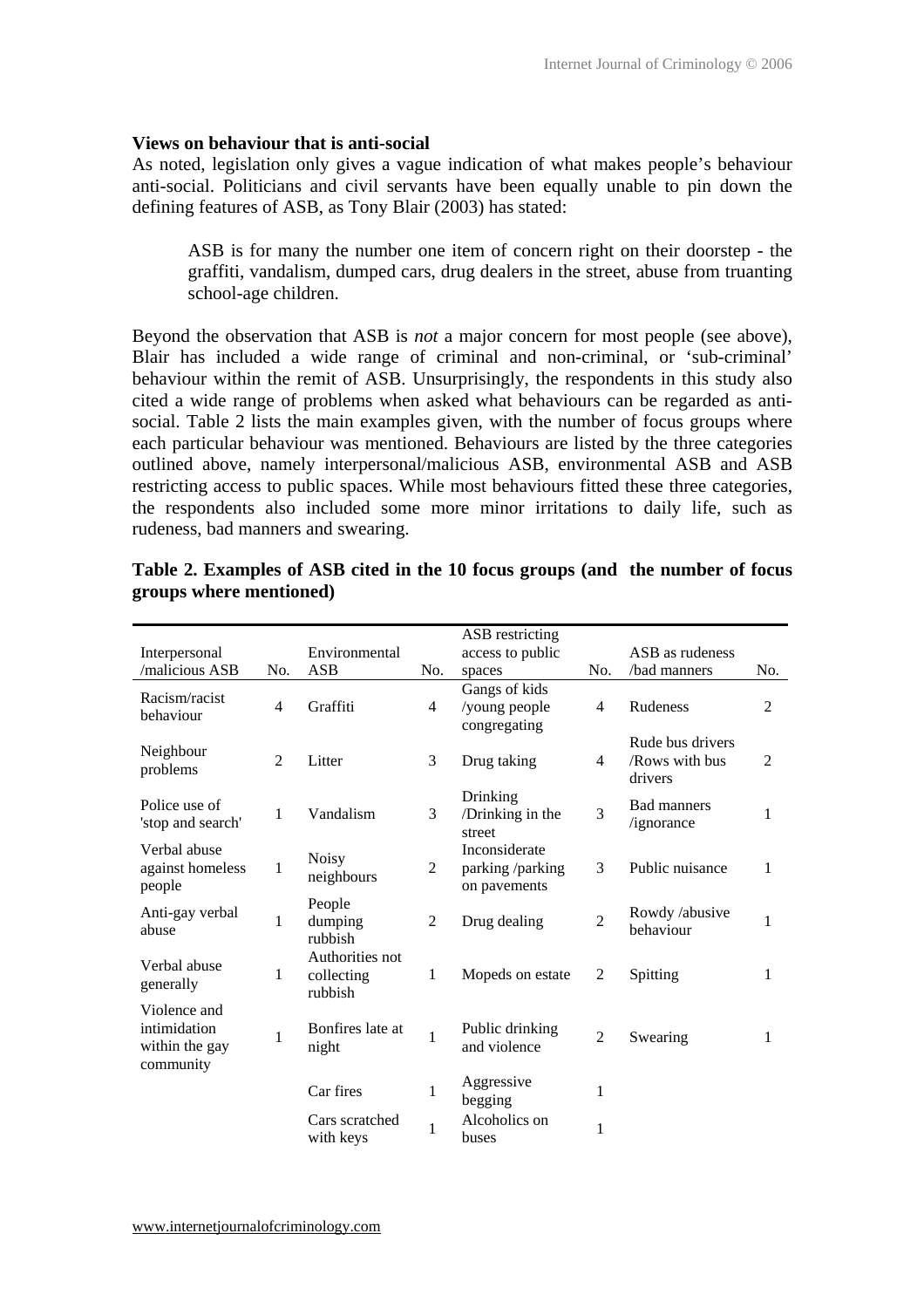| Damage to<br>phone boxes   | Children with<br>bikes on<br>pavement |              |     |
|----------------------------|---------------------------------------|--------------|-----|
| Dog mess                   |                                       |              |     |
| Kids throwing<br>stones    |                                       | Other        | No. |
| Noise<br>pollution         |                                       | Fast driving |     |
| Urinating in<br>the street |                                       | Trespass     |     |

The first thing that is apparent from Table 2 is that no single type of behaviour was mentioned by all the groups, perhaps indicating that what is regarded as anti-social may be specific to the experiences of certain groups. Also, some of the respondents had very broad understandings of ASB; but this 'broadness' tended to extend in a downward direction towards more minor incivilities such as rudeness or swearing, rather than up to more serious criminal activity. Some criminal activity was included, but this was limited to types of criminal damage, racial and homophobic abuse and drug use and dealing. (In a recent national survey two-fifths of respondents included mugging and burglary as activity that is anti-social – see Millie *et al*., 2005b.) For this group of minority and marginalised Londoners the types of behaviour most often regarded as ASB were as follows:

- racist behaviour; graffiti; young people congregating; drug taking (mentioned in four focus groups each); and
- litter; vandalism; street drinking; inconsiderate parking (mentioned in three focus groups each).

Some of these will be problems specific to particular minority or marginalised groups; others may simply reflect concerns of urban living, or more particularly, living in London.

## *Interpersonal/malicious ASB*

Many focus group participants described incidents of prejudice, or intolerance of difference, as ASB. For instance, participants in the Black and minority ethnic focus groups noted personal experiences of racist comments or abuse. Some Muslim participants talked in terms of anti-Muslim attitudes - particularly following the events of September  $11<sup>th</sup>$  2001 - and a fear of what people might say or do:

It was getting better, but after  $11<sup>th</sup>$  September it's actually got worse. A lot of people you know, they don't wear [head]scarves when they go outside. Before they used to. Because of the fear of other people, they're going to attack them or something like that, or they might comment on their scarf. (Group 1, Female #6)

Other concerns reflected exposure to racist verbal insults; as one Kurdish man observed: 'People say 'stop speaking Turkish', 'get out of the country'' (Group 5, Male #1). However he added that this does not happen often. The participants were clear that people of all ages can be guilty of racist behaviour. Some spoke about the 'ignorance'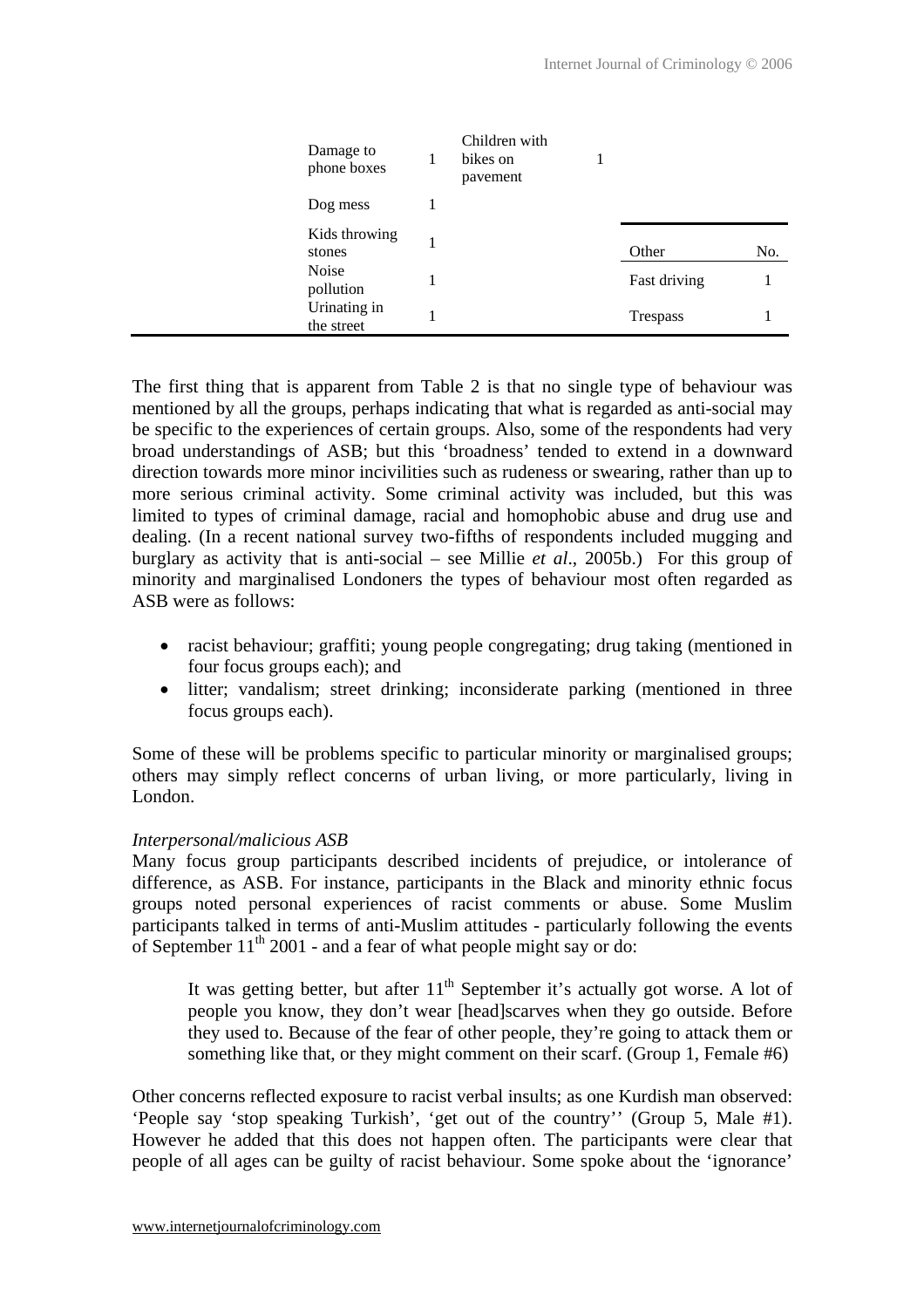underlying ASB that can be directed at minority groups. One participant in the gay and lesbian focus group noted:

[It] is just like bad manners, just the way that people pass comment, ignorance … I know I'm a queer, they know I'm a queer, tell me something I don't know … I get shouted at every five minutes [although] I don't think it's as bad as it was ten years ago. (Group 4, Male #3)

While this participant did not think it was 'as bad as it was 10 years ago', another man in the same group observed, 'I get it all the time up and down this road, it's an ongoing thing. I can't wait to move' (Group 4, Male #2). People's prejudice and intolerance was also seen as a problem by the former homeless. Participants in this group argued that, although people may assume that beggars and rough sleepers are responsible for a lot of ASB, the homeless are in fact more likely to be victims, for instance:

From the minute you're homeless you get anti-social behaviour from 'the suits'. Often when they're walking past we get abuse, we get spat on. (Group 6, Male #4)

That said, others in the same group accepted that some beggars - especially what they termed 'aggressive beggars' - can be guilty of ASB:

It works both ways, like you can say you've been begging on the street and people come past and give it 'a bit'. But then those people can say that they've walked down the street and they've been verbally abused by people that are drinking, you know what I mean. So you can't really say that one set of people is [worse]. (Group 6, Male #6)

*Environmental ASB* 

Along with ASB as a reflection of interpersonal ignorance and intolerance, a lack of respect for the environment was also recognised as ASB. The importance of living in a clean local environment was stressed and is illustrated by the following exchange that took place in the focus group of Kurdish men (Group 5):

- Male #1 Where I live it's an old area and the buildings are old, broken and damaged.
- Male  $#2$  London deserves to get the reward for being the dirtiest city.
- Male #3 I live in Dalston [an area of London] and it's really dirty and there's always dirt on the floor.
- Male #4 Some people haven't got the culture of throwing the rubbish in the bin. So some haven't adapted their culture…

All in this group were recent immigrants to the capital (and this is hardly the most positive first impression). Some participants commented that environmental ASB can stem, in part, from the failure of the relevant agencies to do their jobs properly, or to promote responsible behaviour in others. In the focus group for Black women in housing association accommodation (Group 3) complaints were about refuse removal: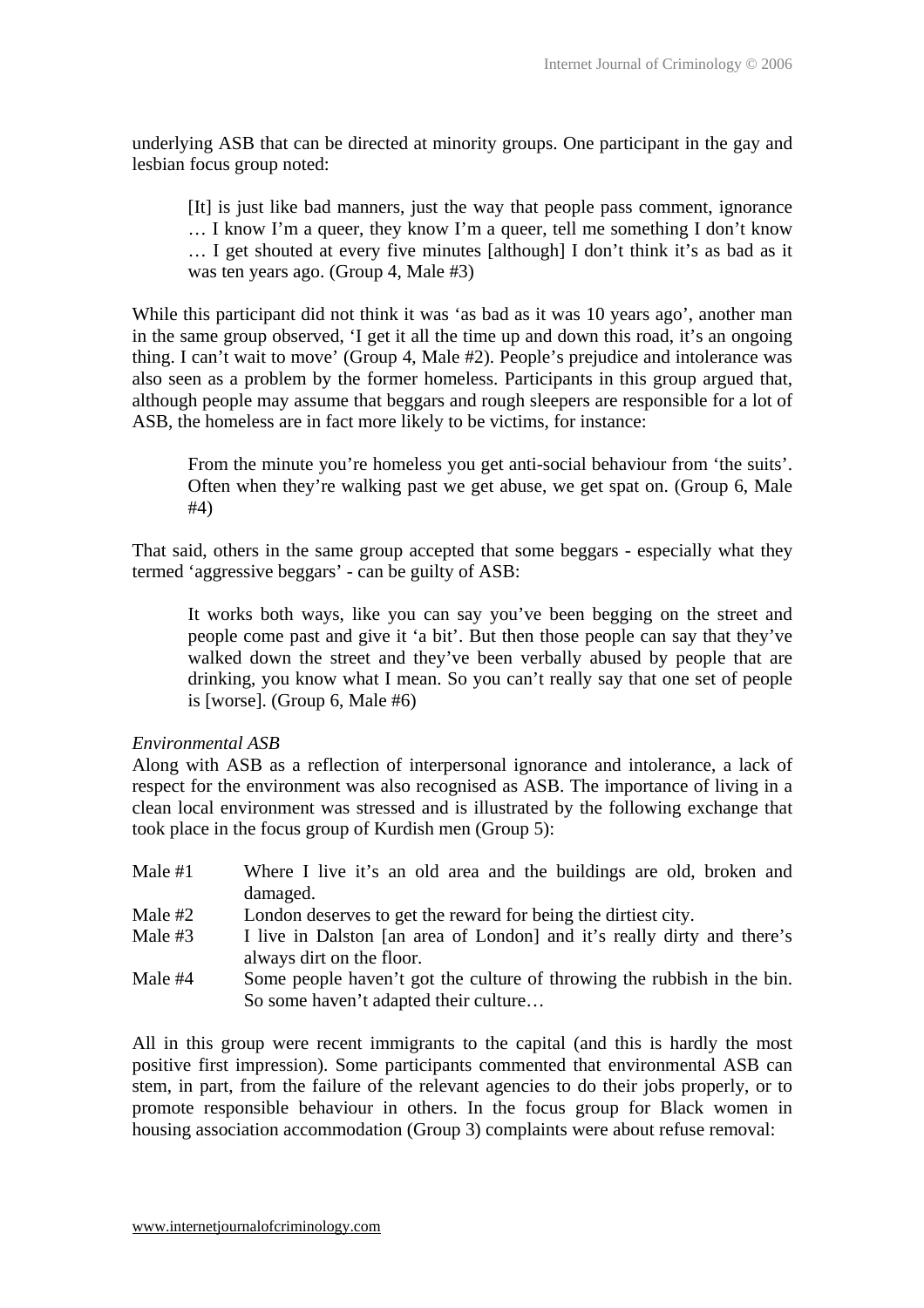The estate has become a dumping ground for people around 'cause we have bigger bins [than elsewhere]. (Female #1)

The bin-men do not collect rubbish that is not put into bins, or put the bins back in their original place. As a result rubbish is left about. (Female #2)

That said, some respondents were aware that people had to take responsibility for their own anti-social behaviour; as one respondent put it, 'People don't take pride in where they live. You can't leave it to your landlord to do everything'. (Group 3, Female #3). Regarding graffiti in particular, most participants had little sympathy for self-styled graffiti artists and taggers. One participant commented on the perceived futility of the local authority cleaning walls of graffiti:

The graffiti, especially in my flats, I feel sorry for the council because every time they paint it, the next day it's all back on the walls again. (Group 10, Female #1)

Environmental ASB was not seen to be limited to the physical environment and noisy neighbours was a particular problem for some. However, it was recognised that a certain level of noise is an unavoidable feature of urban life – and that it only becomes ASB when there is a lack of consideration for others.

#### *ASB restricting access to public spaces*

The type of ASB cited that could be regarded as restricting access to public spaces ranged from groups of young people 'hanging about', through to inconsiderate parking on pavements. The obstruction of pavements - however this is done - was a particular concern for participants in the older person focus group and the group of people with physical disabilities; for instance:

…Now all these people [in the sheltered accommodation] have to use the pavement when they go shopping. And you've either got children obstructing on one side haven't you, they leave rubbish outside … the bus parking half on the pavement so they haven't got room to pass, [and] there's usually two lorries. (Group 8, Female #2)

When they [young people] are on their bikes they leave them in the doorway of the shops. They just throw them in the doorway of the shops. (Group 7, Female #3)

The ASB that takes these forms is likely to reflect a lack of foresight about how certain behaviours can affect others, rather than being any kind of malicious intent. Any action to deal with ASB would have to reflect this. In some of the focus groups, the issue of public use and dealing of drugs came to the fore.

Within this area I've seen people who are freely dealing and taking and they can easily just smoke it in front of people … but nothing's really done. Because of this you can't really take your children and family for a walk because you don't want them to come across this. (Group 5, Male #1)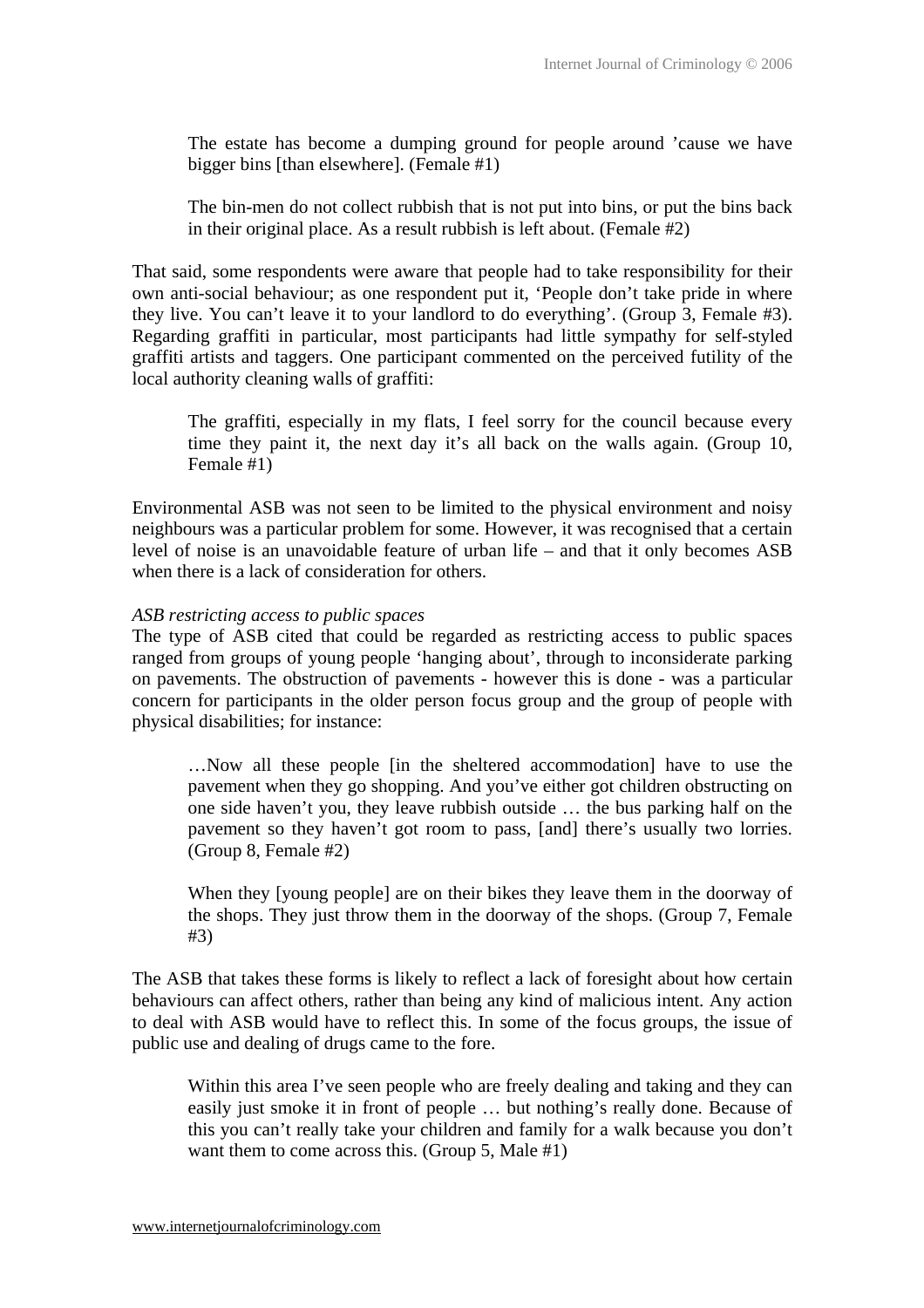The risk of children coming across drugs paraphernalia left lying around was noted in one group, while others were concerned about the unpredictable behaviour of those who are using drugs. Public drunkenness – usually at night, and around pubs and clubs – was also described as ASB. For some, fear of drunken violence clearly has an impact on where they go and what they do (see Bromley *et al*., 2000; Mawby and Simmonds, 2004), as illustrated in the following exchange from the gay and lesbian group:

| Female #1 | They're seventeen to eighteen, onto twenty - even sixteen - and when |
|-----------|----------------------------------------------------------------------|
|           | you see them they look kind of thuggish  I've seen it happen so many |
|           | times and you think 'why is this going on?'                          |
| Male $#1$ | And they always walk in groups.                                      |

- Male  $#2$  When coming from a club we travel in groups ... at the end of the day we have to look after each other.
- Male  $#1$  But really, at the end of the day, should we have to live like that?

## *ASB as rudeness, lack of consideration*

As noted, some respondents had a broad understanding of ASB, including some forms of behaviour that could be regarded as minor incivilities rather than anti-social behaviours. One participant in the focus group with Black African men described the British in general as, 'very unfriendly; they hide behind newspapers' (Group 2, Male #1). It was also observed that Londoners can tend to avoid getting involved in other people's lives, thus making ASB more likely: 'People will not interfere when ASB takes place, because they see it as, 'it's not my problem' (Group 07, Male #1). Rudeness and lack of concern for others can take the form of foul and abusive language. As the following participant observed:

The kids round here, and [when] they use mobile phones, they swear the most abusive words and they don't care one iota who's listening to them. And the young girls are worse than the boys. (Group 8, Male #1)

The use of bad language can evidently cause genuine upset for some people, whether this is intentional or otherwise. And it is not just the language of young people that has this effect. The focus group participants also did not make a distinction between the rudeness of members of the public and that of public workers. An example mentioned in a couple of the groups was the rudeness of bus drivers, or people having rows with bus drivers. For an account of the casualness of incivility and criminal action on London's public transport see Mackenzie (2005). From the current study, the rudeness of bus drivers is illustrated in the following exchange from Group 1 (Bangladeshi women):

- Female #1 There should be more trained bus drivers, they're not trained enough
- Female #2 And they're rude
- Female #1 I think bus driver complaints are becoming common now.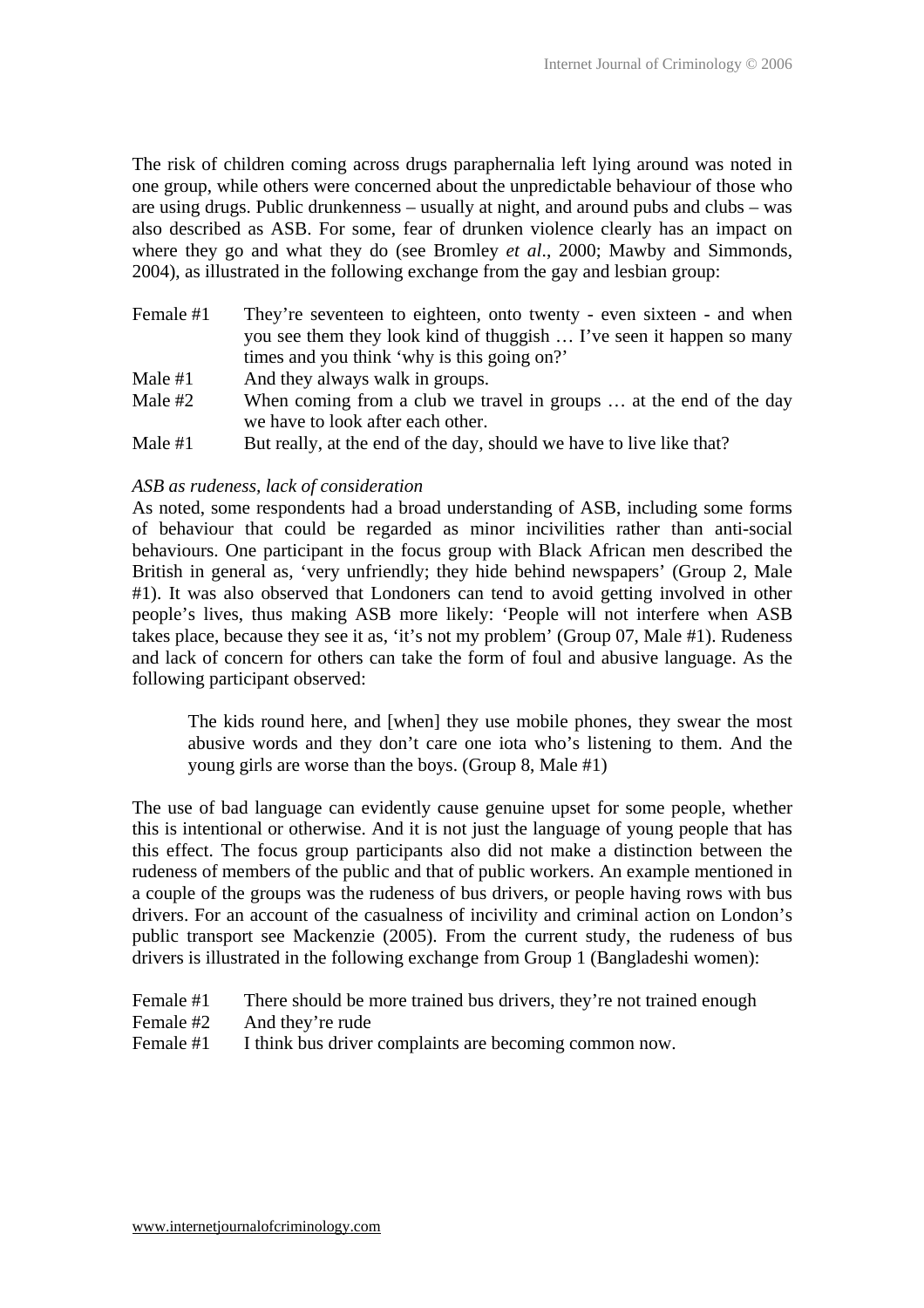#### **Who commits ASB?**

The focus groups were selected largely on the basis of their 'otherness' or 'difference' (groups that may suffer disproportionately from ASB or may be accused of behaving anti-socially). And some did cite examples where they had been particularly targeted (such as racist or homophobic abuse) or have suffered disproportionately because of their personal situation (such as cars parked on pavements blocking access for disabled or elderly people). In terms of who commits ASB, it is often assumed that most perpetrators are young people (see Squires and Stephen, 2005). However - as the above exchange illustrates - the focus group participants recognised that young people do not have the monopoly on such behaviour. As one participant observed, 'Because we don't understand [the] younger generation, we assume they're getting up to no good' (Group 3, Woman #1). There was general agreement that *everyone* is capable of being antisocial, be it bus drivers or passengers, aggressive beggars or 'the suits'. As a member of the Kurdish group observed; 'You see anti-social behaviour everywhere, like at bus stops, on buses, within banks. You see things like that happening, rows, arguments, disputes' (Group 5, Male #1). Many participants took the view that the defining quality of ASB is not the age of the perpetrator; rather, it is more to do with a lack of respect or consideration for other people's enjoyment of public places - and all people could be capable of this. This may result in behaviour that is deliberately or unintentionally antisocial. One participant put it more succinctly: 'it's all 'me' these days' (Group 3, Woman #2). In talking about young people's ASB, one respondent in the disabled persons' focus group commented:

The word 'respect' is no longer in the dictionary. It means nothing. If people have respect for one another then they've got respect for everybody around them (Group 7, Female #2).

'Respect' has become the political byword for action against ASB in the UK, being the latest label for governmental action (see www.respect.gov.uk). However, like ASB, it is loosely defined. Tony Blair in the forward to the 'Respect Action Plan', (2006: 1) regards 'respect' as the following:

What lies at the heart of this [anti-social] behaviour is a lack of respect for values that almost everyone in this country shares – consideration for others, a recognition that we all have responsibilities as well as rights, civility and good manners.

This viewpoint owes a lot to the sociological notion of 'conduct norms' (e.g. Sellin, 1938). If this is what 'respect' is all about, then the evidence from this study is that *all* groups, and not just the usual suspects, are capable of breaking these 'values'. However, I would add that - rather than 'almost everyone' sharing the same values - there is a lot of variety within people's conceptions of responsibility, civility and good manners. As those generally perceived as behaving anti-socially are also very much part of any community (Burney, 2005), should their views also be taken on board? Or should common values be decided by the majority? Unfortunately there is a risk of going with the view of the most vocal and of missing the views of groups already socially excluded. As MacLeod and Ward (2004) have observed, certain 'nuisance' groups are already labelled as anti-social and excluded from public spaces simply because they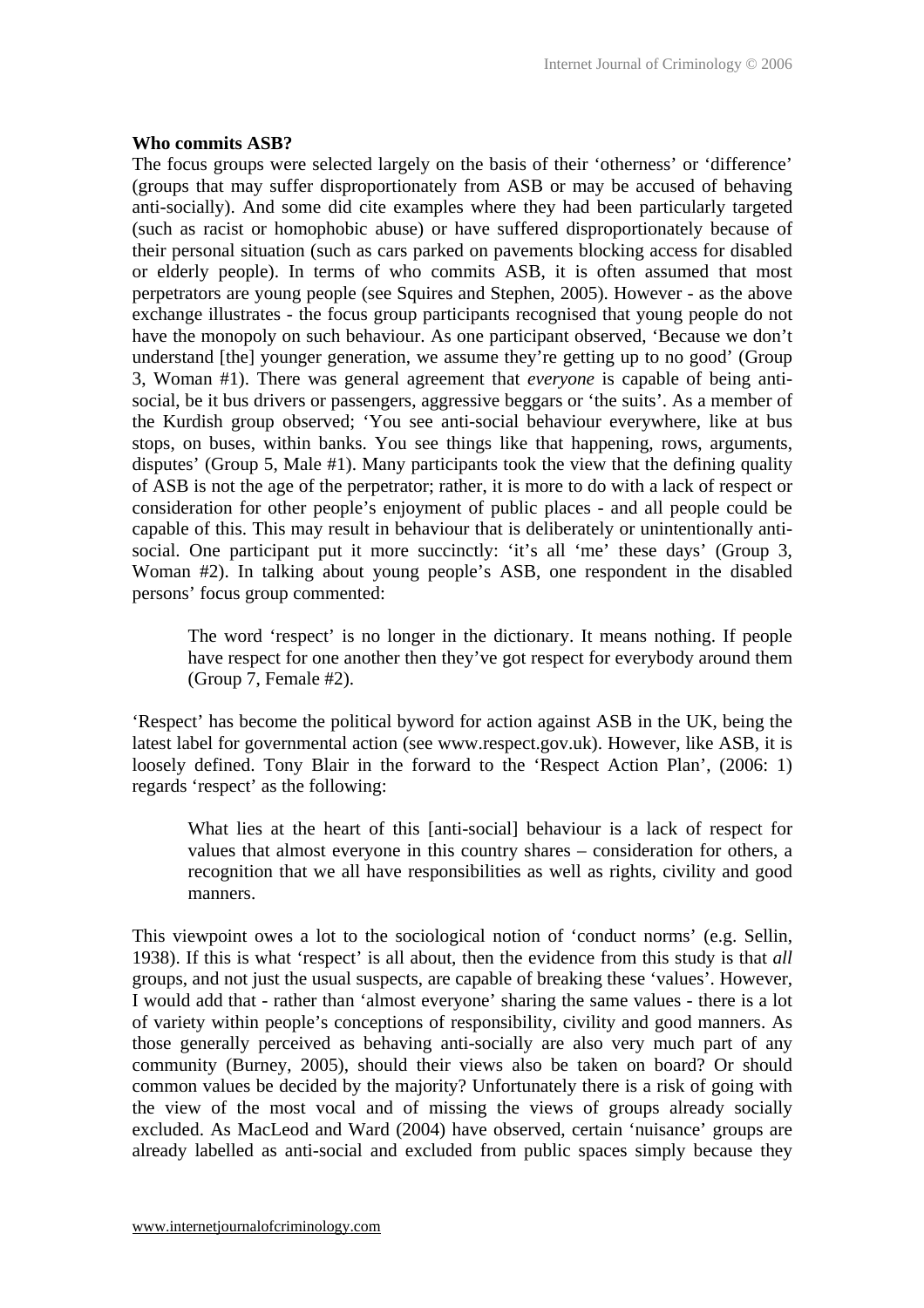apparently impinge on the rights of the majority. Rogers and Coaffee (2005: 321-322) have expressed this in terms of a desire to reclaim public spaces from undesirables, as a form of 'revanchism':

… the impact of new 'revanchist' urbanism on minority groups such as buskers, street entertainers, leafleters, beggars, skateboarders and the homeless … [suggests] tensions between the 'moving on', 'displacement' and 'dispersal' of legitimate, it un-aesthetic, users from public spaces.

By focusing on those that 'don't fit in' there is a danger that, as one respondent put it, 'Anti-social behaviour becomes a self-fulfilling prophecy' (Group 2, Male #2). One of the focus groups (Group 9) was with men aged 16-18 who were out of work and out of education - precisely the type of young people who are often perceived as a problem. When asked if they could understand why their behaviour may be seen as problematic. the response was:

- Male  $#1$  But how can it be irritating? We're not causing [trouble], you know what I'm saying. Have you ever sat in for an afternoon? You can't handle it man.
- Male #2 Even sitting outside just on the street corner doing nothing is better than sitting in the house.

That said, Tony Blair may have been onto something in calling for 'a recognition that we all have responsibilities as well as rights'. Current interest in ASB may be influenced by the popularity of a 'rights culture' – that it is my right to behave how I like, and for others to behave how I would expect them (Millie, in press 2007a). Contemporary Western urban living is strongly influenced by the individualism that comes with a highly developed, market-led, consumer culture; and this individualism has fuelled the notion of personal rights. According the Thrift (2005: 134), who takes a somewhat Freudian view, a level of mistrust of others, or 'dislike' in urban living, is inevitable:

…a certain amount of dislike of one's fellow citizens is, given the social-cumbiological-cum-technological make-up of human beings, inescapable; the ubiquity of aggression is an inescapable by-product of living in cities.

However, there is evidence also that in many districts - including in London - a neighbourly or cosmopolitan outlook exists, adapting to allow for difference and diversity. This might foster greater tolerance and acceptance of alternative - otherwise seen as anti-social - uses of community spaces (e.g. Mean and Tims, 2005; Thrift, 2005; Amin, 2006). It is an area that could benefit from further research.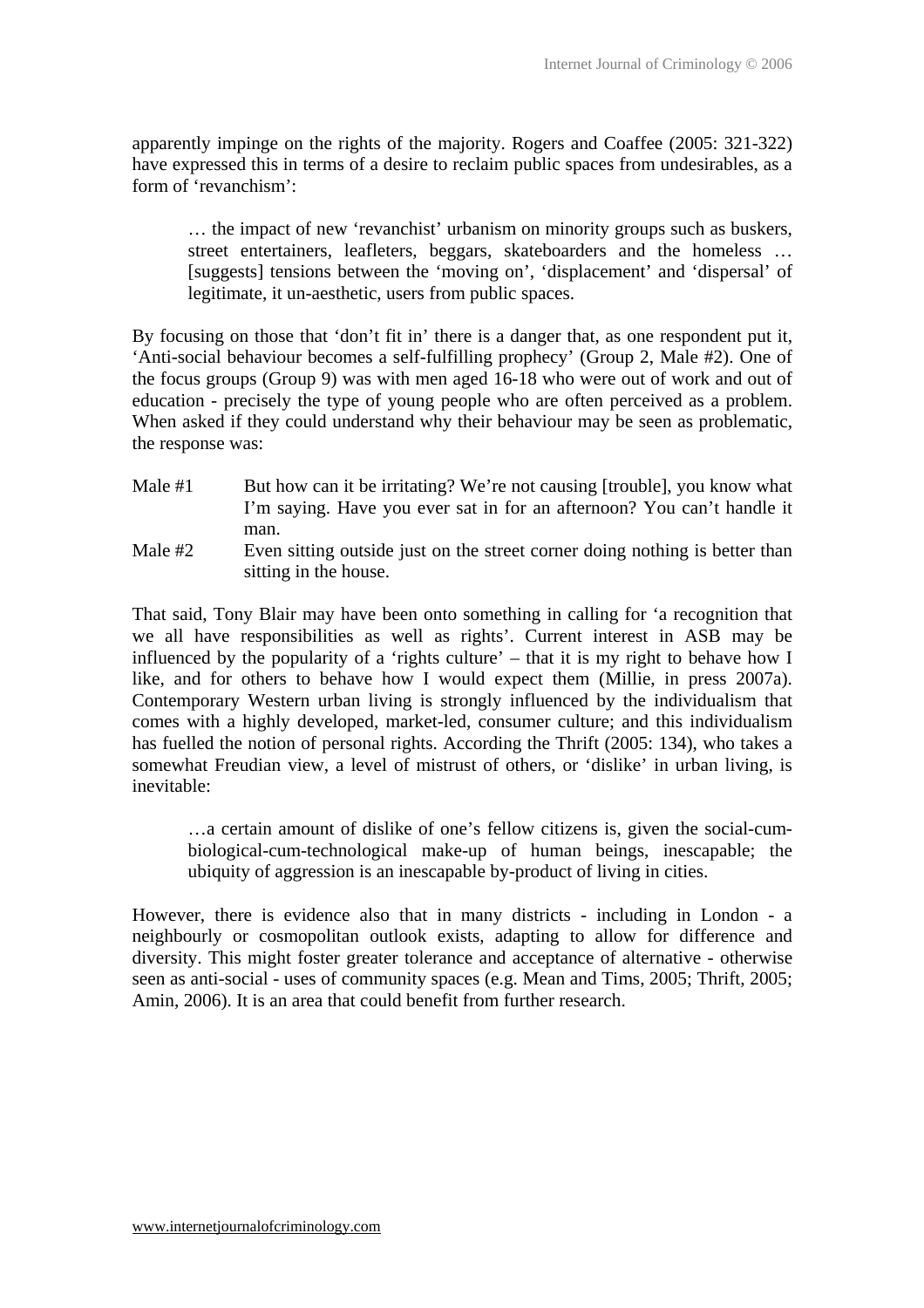# **Why do people commit ASB?**

When asked for reasons why people commit ASB, many simply talked about youth problems – despite earlier assertions that everyone is capable of being anti-social. The most frequently cited causes for youth ASB were boredom and poor parental influence on children and young people. As one participant commented, 'we blame the kids but they've got nowhere else to play' (Group 8, Male #1). Another commented on youth ASB: 'It's because the parents don't give two hoots what they're up to, that's why' (Group 7, Female #5). The young participants agreed that there is little for them to do locally, and called for more youth clubs catering for their age group (16-18), and better employment training. A consequence of poor provision of youth services, they argued, is bored teenagers on the streets that may then get into trouble of various kinds: 'The kids … are obviously going to get up to mischief in the area because they're getting bored of doing the same old things' (Group 10, Female #1). However, the young people where quick to point out that they are also likely to be victims of ASB:

Sometimes like, when I like go out and come in late in the evening, or something like that, there's some kids out there. They sometimes throw stuff out there when you're walking by. (Group 10 Female #2)

The young unemployed men aged 16-18 (Group 9) also believed that they were more likely to be - and unfairly - targeted by police enforcement, especially through stop-andsearch powers, as illustrated in the flowing exchange:

| Male #7   | A bunch of toffs on the corner wearing their - like 'get me' - their posh |
|-----------|---------------------------------------------------------------------------|
|           | garbs and all that. They're not going to get pulled over. Whereas if      |
|           | there's people 'bopping' tracksuit bottoms and shit                       |
| Male #8   | and hoods                                                                 |
| Male $#9$ | and baseball caps                                                         |
| Male #7   | You know what I'm saying, they're getting pulled over straight away.      |
| Male #6   | And therefore the toffs have probably got more illegal stuff on them than |
|           | we have. They've probably got an ounce of Charlie                         |

A further cause of ASB was, for some participants, the housing allocation policies of local authorities. It has been noted elsewhere (Millie *et al*., 2005b: 3) that some housing policies have allowed 'large concentrations of poor, socially excluded families', which have often exacerbated concerns of ASB. An example from the current study was given in the focus group with people aged over 70 (Group 8). A social housing development had recently been built next to their sheltered accommodation, in order to provide affordable homes to young families. In the eyes of some of the group, this had been the cause of ASB problems:

Female #2 Unfortunately it doesn't work mixing elderly people with youngsters. Male #1 They're all trouble families. Male #2 The trouble is they'll build houses anywhere there's a spare piece of land these days. Male #1 It's just sad that they were lovely properties and they were given to people who don't respect them.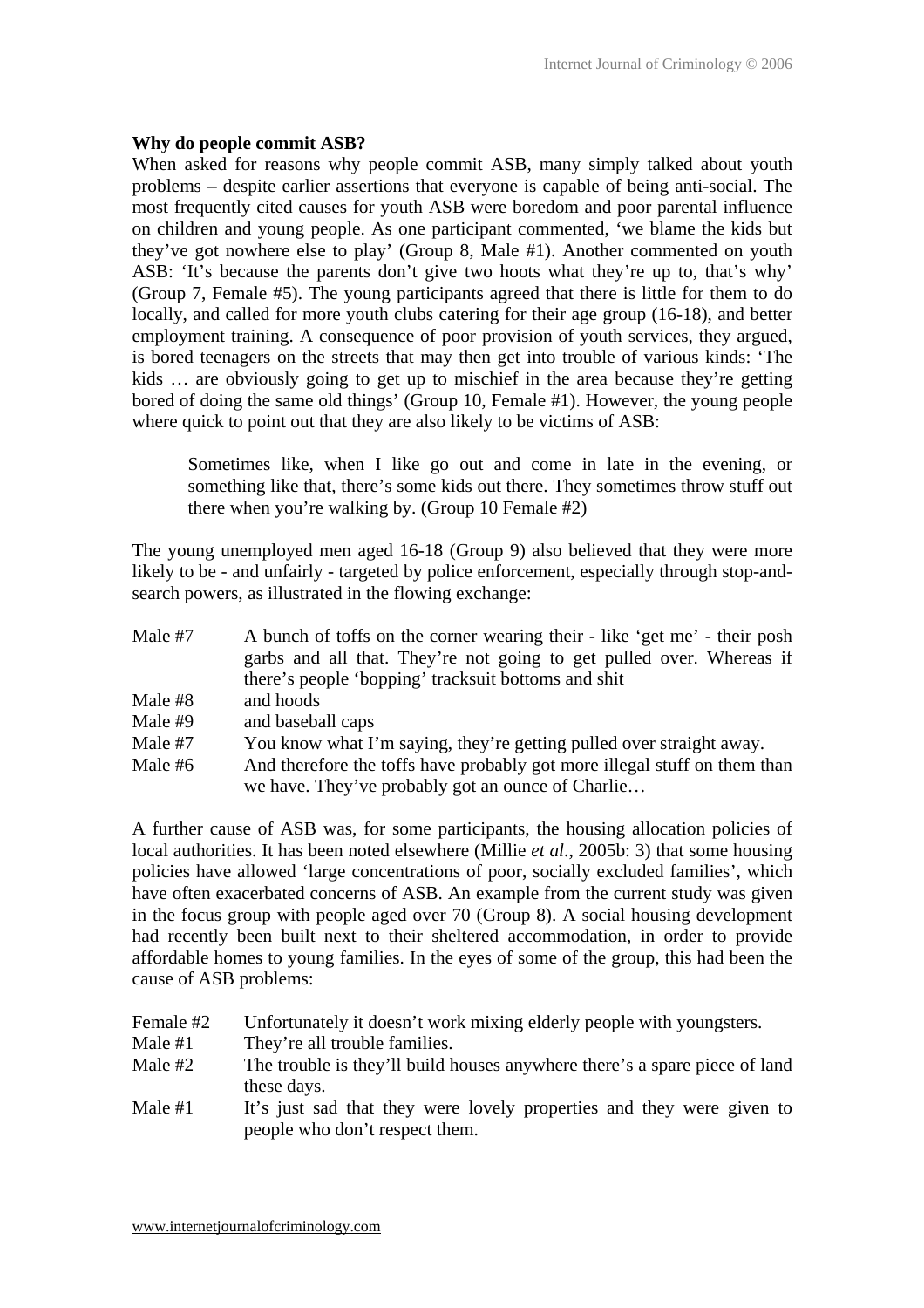The trouble is that so-called 'problem families' have to go somewhere (see Burney, 2000). Such concerns were exacerbated by the residents' fear of retaliation if they made complaints to the authorities. A sense of powerlessness to do anything about ASB - for fear of what might be said or done in return - was a common theme, and confirms other recent findings (see Millie *et al*., 2005b). For instance:

With neighbours as well, if you complain to them, yeah, the next day you might see them dumping rubbish in your [garden]. (Group 1, Female #6)

Because now the situation is really bad. The kids will remember your face and you'll be in trouble. If we go across the road and talk to the boys, they'll remember for next time. (Group 7, Male #2)

That said, a few were willing to intervene, claiming that the perpetrators are just bullies; 'If you don't do anything about it they're just going to carry on' (Group 7, Male #1).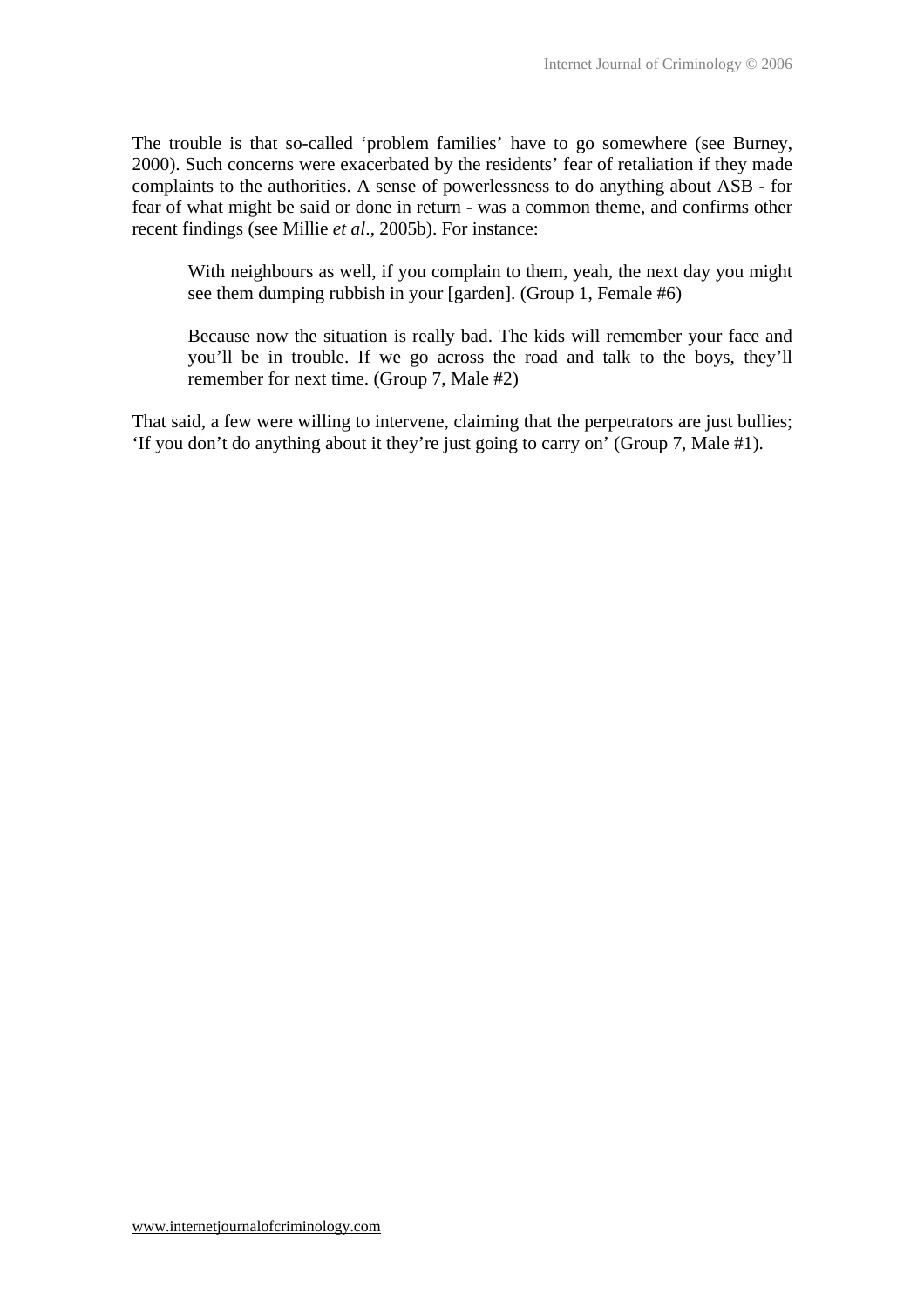#### **What can be done about ASB?**

It was generally recognised that, while enforcement action against the perpetrators of ASB is important, it is better to prevent ASB from occurring in the first place (again supporting recent research findings - Millie *et al*., 2005b). The need for respect was highlighted; however, respondents were aware that teaching or persuading people to show more respect is not an easy task. Some pointed towards work with parents, so that they can pass on values of respect, tolerance and consideration to their children. Other early intervention work with the very young - for example, through schools - was highlighted; and the danger if this was not achieved, as the following 16-18 year old females (Group 10) observed:

- Female #4 We have seen, like, the younger ones, like five year old and seven year olds, starting to follow the older one's footsteps, copying them, start smoking and everything.
- Female #1 You see seven and eight year olds going around nicking mopeds. They're seven and eight!

The need for preventive work with the current generation of teenagers and young adults was stressed. It was also pointed out that key agencies had responsibilities beyond any recognised ASB-focused activities. For instance, it is important that agency staff are civil in all their dealings with the general public (as demonstrated in the earlier bus driver example), since rudeness is not only anti-social in itself, it can provoke ASB in others. Also, housing authorities should consider the ASB implications of all their policies, and local authorities and housing associations should play their full part in ensuring that streets and estates are kept clean and free of litter.

Most of the focus group participants saw enforcement as a significant element of local work to tackle ASB, with some enthusiasm about the use of ASBOs (although this came with some caveats): 'But would they follow it? That's the main thing isn't it, would they follow it? Because you need to keep a tab on that person' (Group 1, Female #2). Issues around the displacement of problems and the inappropriate or disproportionate use of enforcement against certain minority groups were also recognised. A member of the focus group with people with mental health and substance misuse problems articulated this problem as follows:

The fact of the matter is, if you look at the crime being committed, is that, you know, junkies aren't smashing shop doorways in, it's pissed-up suits who are doing that. And where's the anti-social behaviour orders for those people? The fact of the matter is they're not going to hand out those anti-social behaviour orders for those people because they don't want to alienate them (Group 6, Male #2).

The complaint is that disproportionate enforcement targeting certain groups can have the effect of entrenching their social exclusion.

In terms of who is responsible for tackling ASB, as noted earlier, some thought that people needed to take responsibility for their own actions. That said, the participants also generally pointed towards the police, local authorities and other relevant agencies.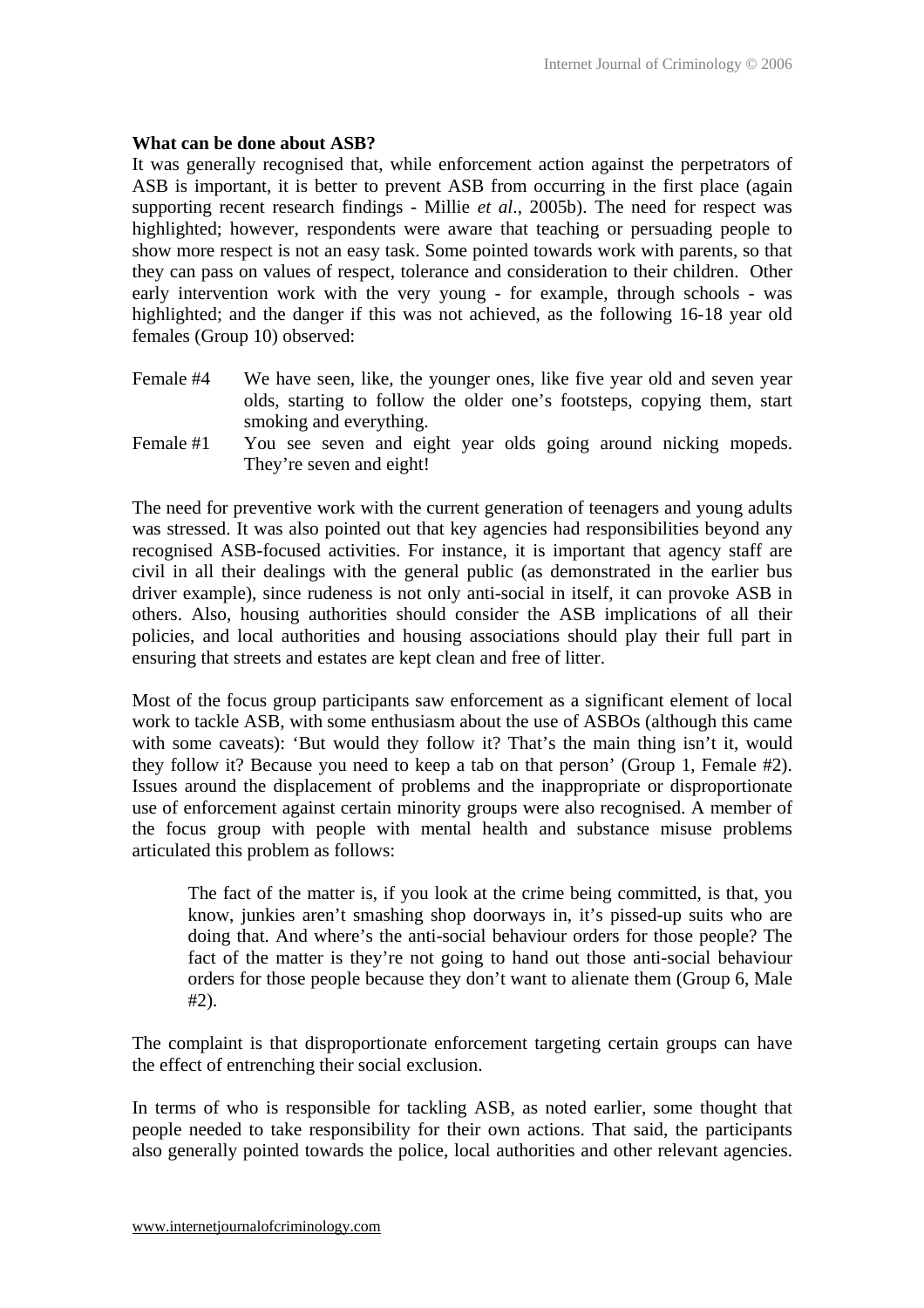There were calls for partnership work on ASB, which would include local residents as well as statutory agencies. However, including residents without excluding certain minority or marginalised groups will not be simple. The role of the police was seen as key, and there was general enthusiasm for a more visible police presence. The recent introduction of Police Community Support Officers<sup>4</sup> in many areas was also generally welcomed.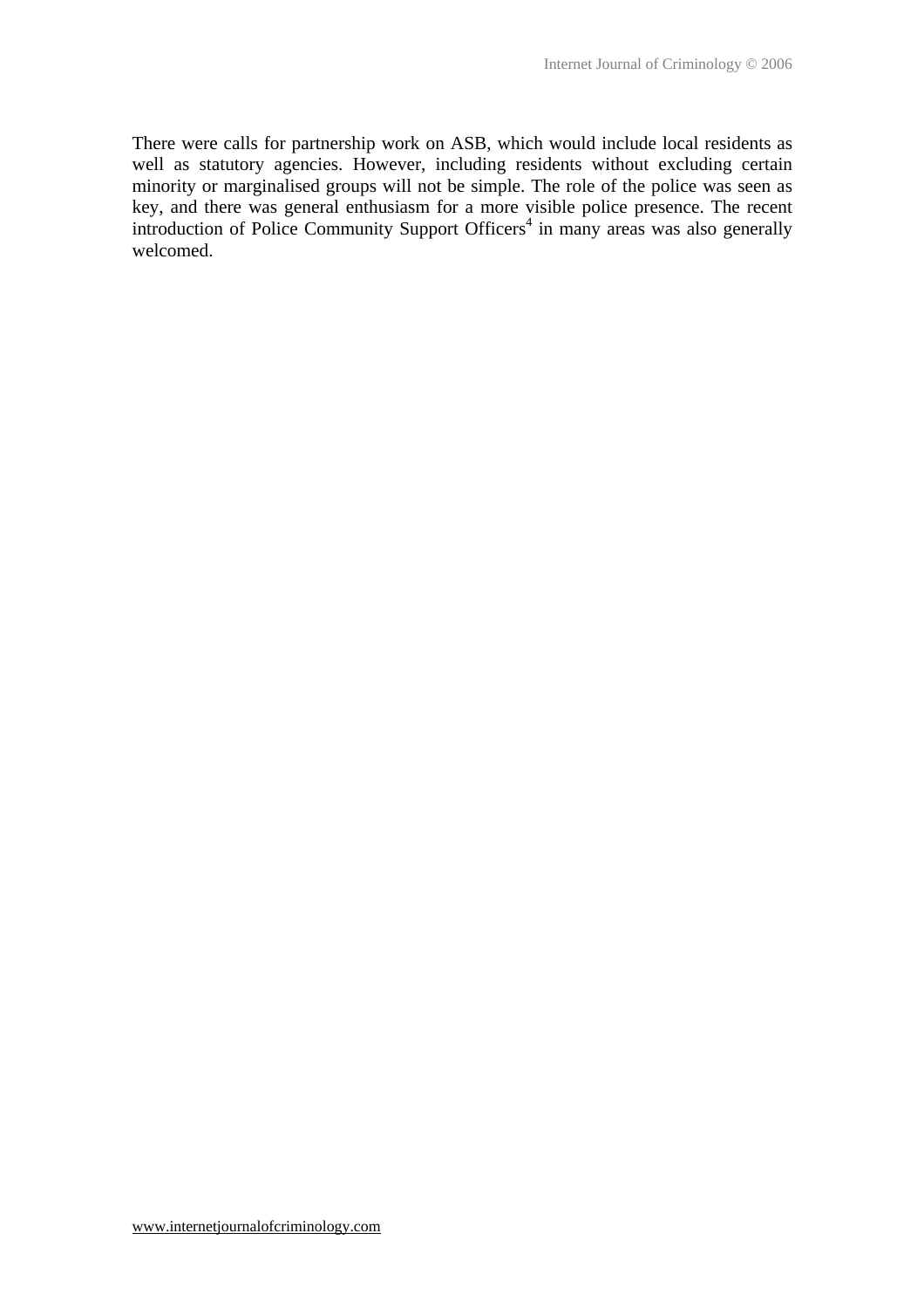#### **Conclusions**

The 'minority and marginalised' people included in this study all had experienced ASB in some form. However, there was no single type of behaviour mentioned by all groups, perhaps indicating that what is regarded as anti-social may be specific to certain groups', or even to certain individual's, experiences. The types of ASB cited included interpersonal and malicious ASB, environmental ASB and ASB restricting access to public spaces. The participants also tended to include more minor incivilities - or irritations to daily urban living - as ASB, such as general rudeness, bad manners and swearing. It was generally recognised that *all* could be anti-social, be it beggars or 'the suits', bus drivers or passengers. Despite common media and political emphasis, young people were not regarded as the only perpetrators (although when asked to talk about possible reasons for ASB, many participants focused on youth problems). The defining feature of ASB was thought to be a person's lack of consideration for others, or a lack of 'respect', rather than their age. This may involve malicious intent, but is just as likely to reflect a lack of foresight that certain behaviours can have a detrimental effect on others. Action to deal with ASB needs to recognise this.

That said, some participants had experienced ASB specifically targeted at them as a minority or marginalised person. For instance, some Bangladeshi women had received abuse for being Muslim. Similarly, those who had been homeless had received abuse from 'the suits', and asked; 'where's the anti-social behaviour orders for those people?' (Group 6, Male #2). Some young men regarded disproportionate attention from the police - in the form of stop-and-search tactics - as anti-social. It is this (perceived or actual) disproportionate attention that was a concern for some in the focus groups. And, as noted, by focusing on those that 'don't fit in', there is a danger that ASB could become a self-fulfilling prophecy. Rogers and Coaffee (2005) may be onto something in seeing this as a desire to reclaim public spaces from undesirables, as a form of 'revanchism'. They ask the question, 'whose quality of life is enhanced, and at whose expense?' (2005: 321).

In the urban design literature (e.g. CABE, 2005) there is increasing awareness that urban living - and public spaces in particular - should not necessarily be 'risk-averse'. While some people's behaviour is certainly anti-social, our beliefs and expectations of urban living need to be challenged as this is what urban living is all about; we need also to recognise that others have different, maybe contested, perceptions of what is acceptable or anti-social behaviour. We should take on board the focus group participants' assertion that *all* can be anti-social – rather than focusing on certain minority and marginalised groups and entrenching their social exclusion. The participants saw a role for enforcement – including the use of ASBOs – but this would have to be seen to be fair. If ASB by 'aggressive beggars' is being tackled, then so too must the ASB of city workers out getting drunk on a Friday night. In common with other findings (e.g. Millie *et al*., 2005b), the participants saw also a need for prevention alongside enforcement action against ASB.

While it was recognised that perpetrators need to take responsibility for their own actions, the participants saw a role for the police, local authority and other key agencies. And these agencies need to lead by example – be it via, for example, good manners training for bus drivers, or effective and speedy litter and refuse removal. If the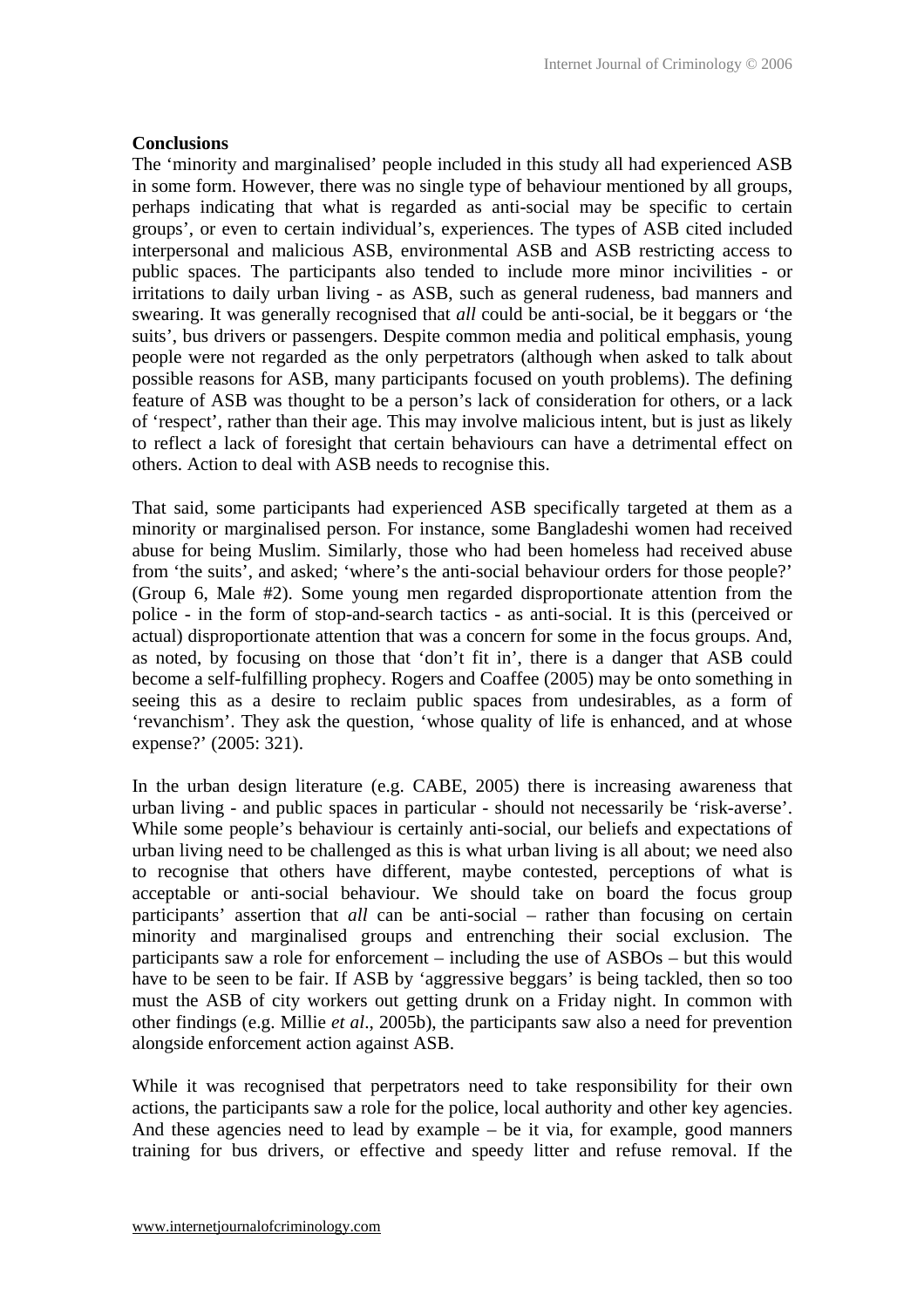participants were right, then other work to address young people's boredom, and to improve parenting, may be needed; also, work to address people's sense of powerlessness to intervene in instances of ASB. This last point may be key in engendering the sort of informal social control (e.g. Taylor, 1997) and collective efficacy (Sampson and Raudenbush, 1999) that could help to limit ASB. There is, however, the observation made by one of the participants, that Londoners can tend to avoid getting involved in other people's lives, thus making ASB more likely. This hints at much wider problems associated with the individualism of urban living and, unfortunately, there are no easy answers to this. In her classic text on urban living, Jane Jacobs (1961) observed the following:

The bedrock attribute of a successful city district is that a person must feel personally safe and secure on the street among all these strangers. He must not feel automatically menaced by them. A city district that fails in this respect also does badly in other ways and lays up trouble for itself, and for its city at large, mountain on mountain of trouble (1961: 30).

In tackling ASB in urban areas, this must be true for the majority; but, equally, for minority and marginalised groups.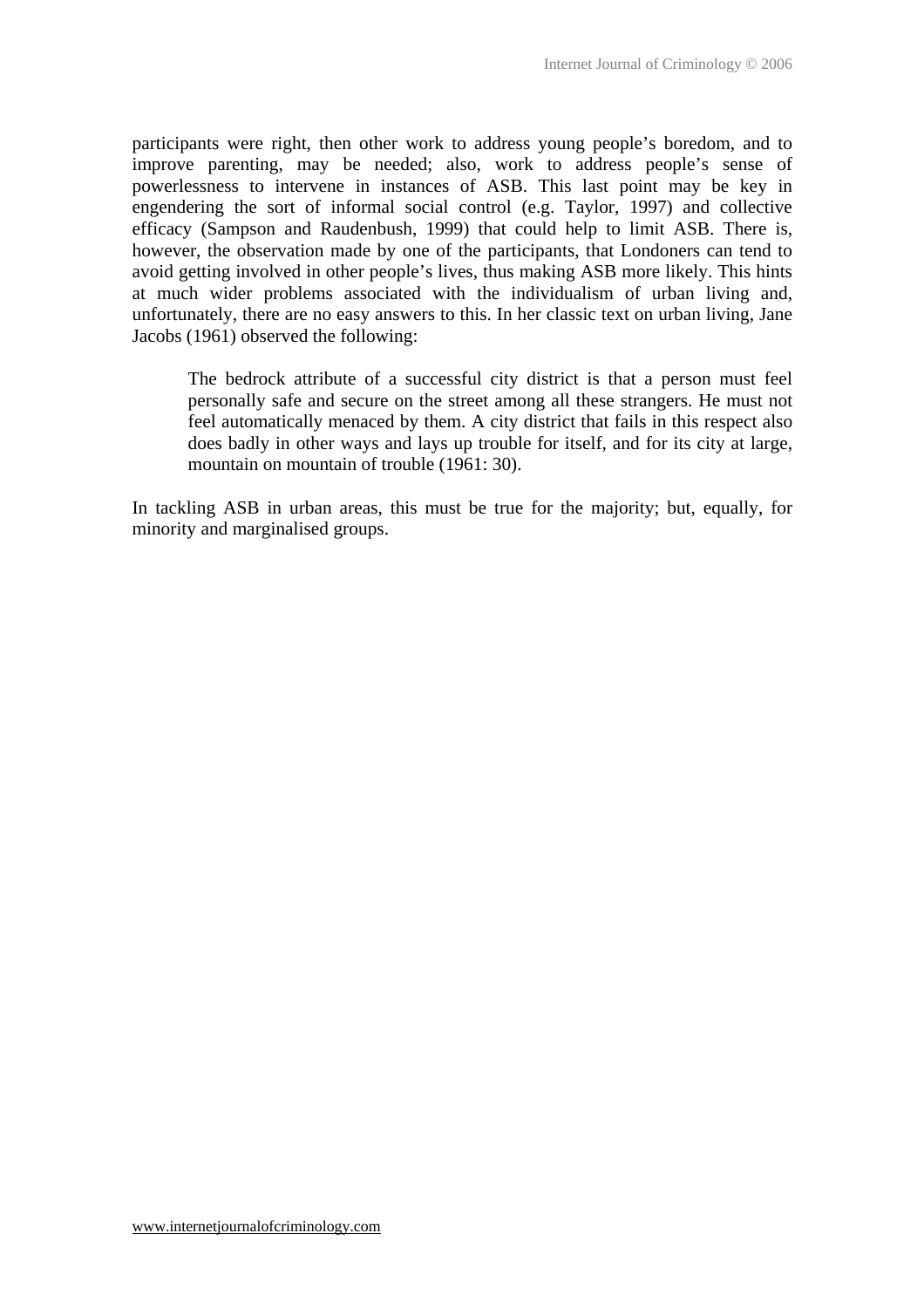# **References**

Amin, A. (2006) The good city, *Urban Studies*, 43(5/6) 1009-1023.

Blair, T. (2003) *PM's speech on anti-social behaviour*, QEII Centre, London, 14 October 2003. [http://www.pm.gov.uk/output/Page4644.asp] Accesses September 2006

Bromley, R., Thomas, C. and Millie, A. (2000) 'Safety concerns in the night-time city centre: Revitalising the evening economy', *Town Planning Review*, 71(1) 71-96.

Burney, E. (2000) 'Ruling out trouble: Anti-social behaviour and housing management', *The Journal of Forensic Psychology*, 11(2) 268-273.

Burney, E. (2005) *Making people behave: Anti-social behaviour, politics and policy*, Cullompton: Willan.

CABE (2005) *What are we scared of? The value of risk in designing public space*, London: Commission for Architecture and the Built Environment.

Cohen, N. (2005) 'A law for the vindictive', *The Observer*, 27 March 2005 [http://society.guardian.co.uk/crimeandpunishment/comment/0,8146,1447356,00.html] Accessed September 2006

Cook, D. (2006) 'Locating Middle-England: 'Otherness' and criminal and social justice', in *Criminal and Social Justice*, London: Sage, 151-170.

Crawford, A. (1999) 'Questioning appeals to community within crime prevention and control', *European Journal on Criminal Policy and Research*, 7(4) 509-530.

Garland, J., Spalek, B. and Chakraborti, N. (2006) Hearing lost voices: Issues in researching 'hidden' minority ethnic communities', *British Journal of Criminology*, 46(3) 423-437.

GLA (2004) *The London Anti-Social Behaviour Strategy: Proposals for consultation with stakeholders*, London: Greater London Authority.

GLA (2005) *The London Anti-Social Behaviour Strategy 2005-2008*, London: Greater London Authority.

Harradine, S., Kodz, J., Lernetti, F. and Jones, B. (2004) *Defining and measuring antisocial behaviour*, Home Office Development and Practice Report 26, London: Home Office.

Hearnden, I. (2004) *Police Community Support Officers in Surrey*, London: The Police Foundation.

Home Office (2003) *Working together: Tackling not tolerating anti-social behaviour,* London: Home Office.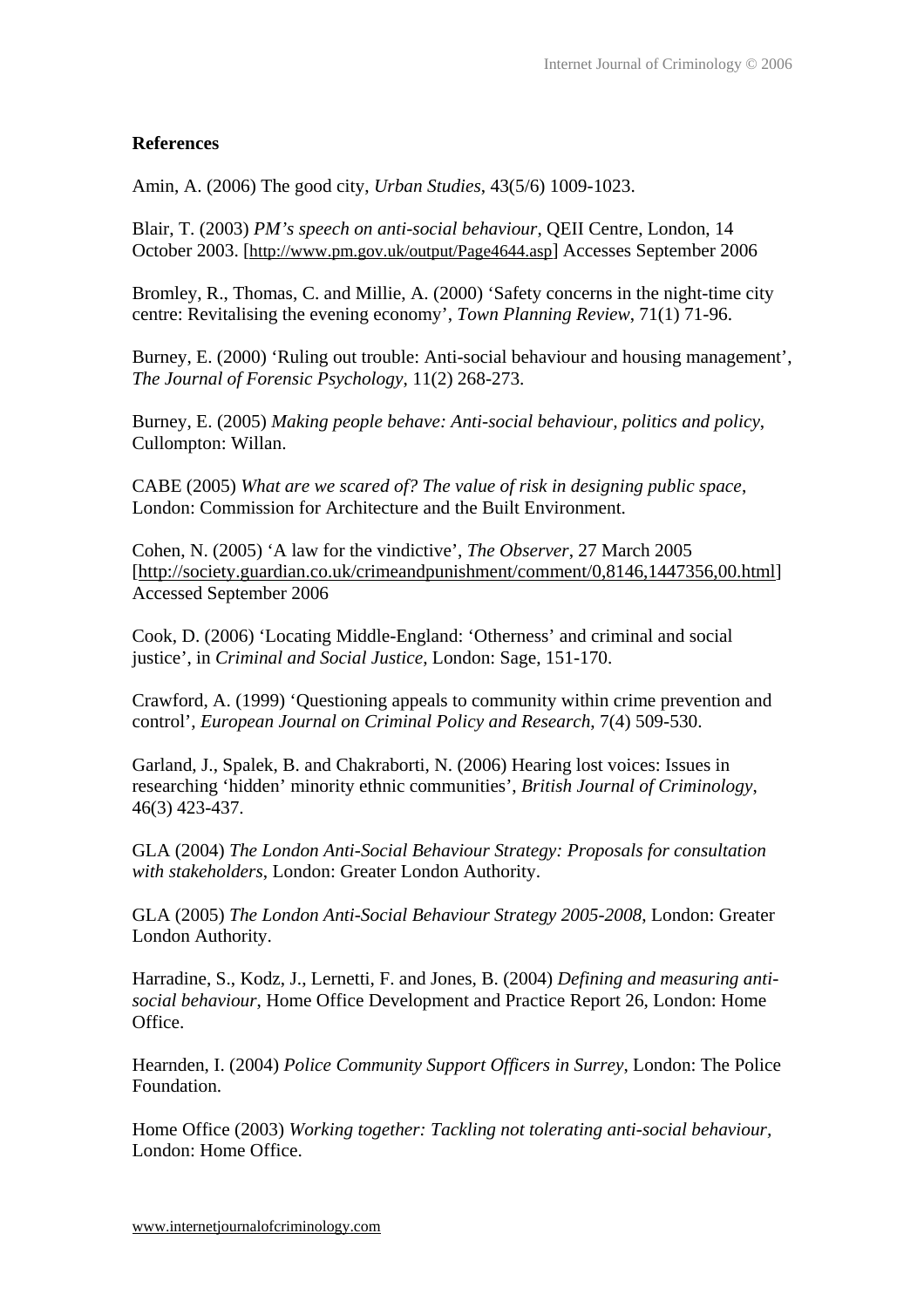Jacobs, J. (1961) *The death and life of great American cities*, New York: Vintage Books (1992 edition).

Johnston, L. (2006) 'Diversifying police recruitment? The deployment of Police Community Support Officers in London', *Howard Journal of Criminal Justice*, 45(4) 388-402.

Jones, T. and Newburn, T. (2001) *Widening access: Improving police relations with hard to reach groups*, Police Research Series Paper 138, London: Home Office.

Justices' Clerks' Society (2006) *Anti-Social Behaviour Orders: A guide to law and procedure in the magistrates court*, Justices' Clerks' Society Good Practice Guide, Liverpool: Justices' Clerks' Society.

Macdonald, S. (2006) 'A suicidal woman, roaming pigs and a noisy trampolinist: Refining the ASBO's definition of 'anti-social behaviour', *The Modern Law Review*, 69(2) 183-213.

Mackenzie, S. (2005) 'Behaviour on London buses and tubes: Three cases of incivility', *Internet Journal of Criminology*. [www.internetjournalofcriminology.com]

MacLeod G. and Ward K. (2002) 'Spaces of Utopia and Dystopia: Landscaping the contemporary city', *Geografiska Annaler: Series B, Human Geography*, 84(3/4) 153- 170.

McCreith, S., Marshall, S., Matthews, S. and Upson, A. (2006) *Crime in England and Wales 2005/06: London Region*, London: Home Office.

Mawby, RI. And Simmonds, L. (2004) 'Feelings of security in the city: Anxiety over crime as spatially defined', *Security Journal*, 17(2) 73-85.

Mean, M and Tim, C. (2005) *People making places: Growing the public life of cities*, London: Demos.

Millie, A. (in press 2007a) 'Tackling anti-social behaviour and regenerating neighbourhoods', in R. Atkinson and G. Helms (eds.) *Securing an urban renaissance: Crime, community and British urban policy*, Bristol: Policy Press.

Millie, A. (in press 2007b) 'Vulnerability and risk: Some lessons from the UK Reducing Burglary Initiative', *Police Practice and Research*

Millie, A. (forthcoming) 'Looking for anti-social behaviour', *in preparation*

Millie, A., Jacobson, J., Hough, M. and Paraskevopoulou, A. (2005a) *Anti-social behaviour in London - Setting the context for the London Anti-Social Behaviour Strategy*, London: GLA.